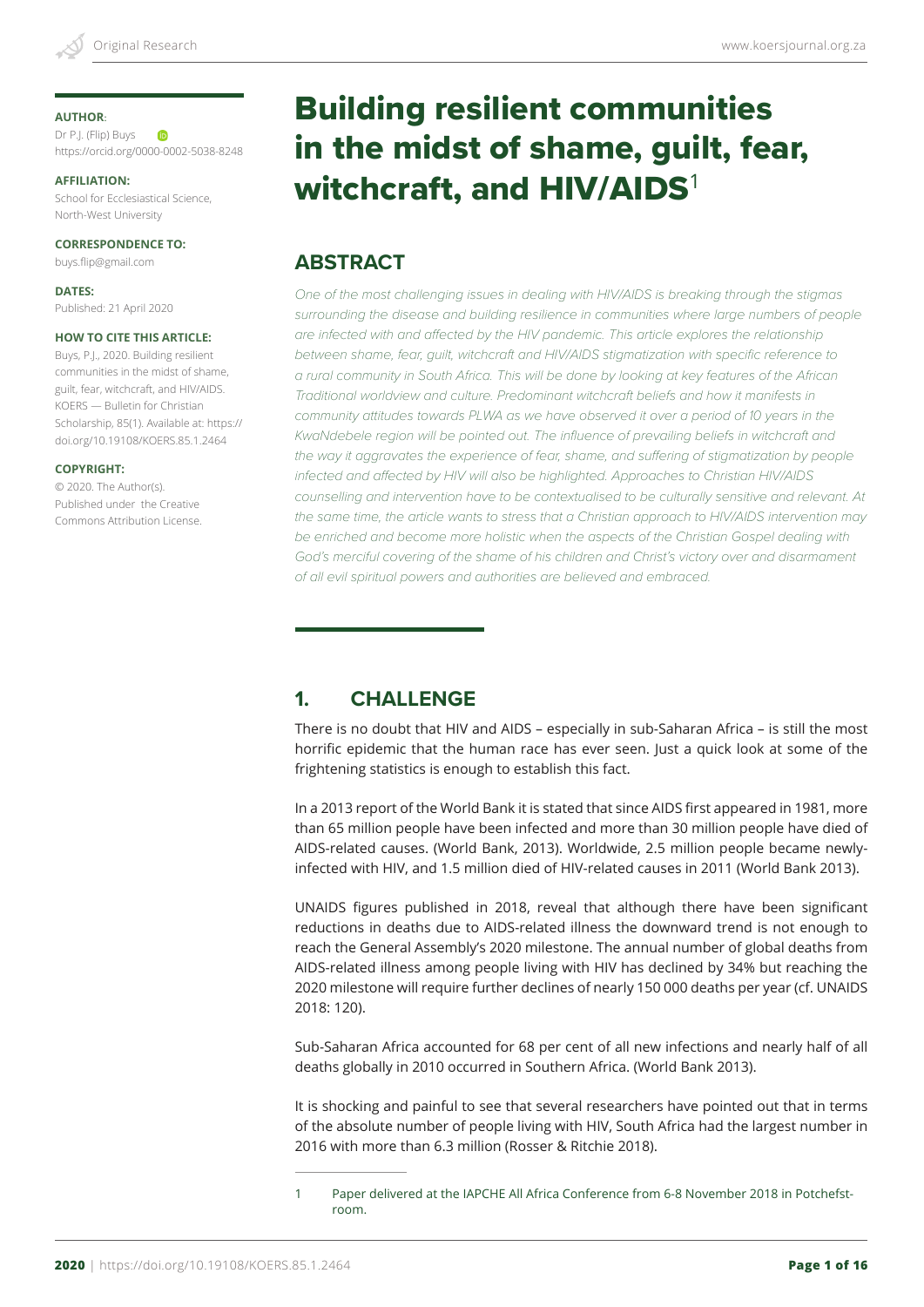In 2011, South Africa already had 2.09 million children orphaned from AIDS deaths. (Rosser & Ritchie, 2018). A research report of a project of 2010, funded by the German Development Bank in collaboration with the National Department of Social Development (DSD), South Africa indicated that there was a growing phenomenon of child-headed households in South Africa (Mogotlane *et al*., 2010).

Unlike other disasters, AIDS is taking more lives, impacting the health of more people and leaving more children and orphans homeless than any hurricane, earthquake or tsunami (Keeba & Ray, 2002:20; Kilbourn, 2002:10).

The effects on people affected/infected by HIV/AIDS in rural areas like the KwaNdebele region are compounded by other desperate needs. The 500 000 people living in the Thembisile and Mkobola Municipal areas in the Ngankala District of the former KwaNdebele homeland (around KwaMhlanga) in the Mpumalanga Province, suffer dire consequences as the results of poverty, unemployment and general underdevelopment.

The desperate needs of this community (Thembisile Local Municipality, 2006:35; Martin, 2006:15) are highlighted by the fact that:

- 80% of the households have no hygienic toilets.
- 90% of the households have no refuse removal.
- 20% of the households have no piped water. Generally water provision is a problem in itself. Water supplies are cut off for months (including for those who have access to piped water).
- 20% of the people have no schooling.
- Only 8% of the people have completed Grade 12.
- 2% of the community continue with tertiary education.
- 27% of the population is economically active in the public sector.
- 43% households earn less than R1000 per month which is considered as living below the poverty line.
- Only 24% households earn more than R1800 per month; this means that 76% of this population earn less than R1800 per month.
- 39% of people/households have access to electricity for cooking.
- The health facilities range from average to poor and are generally understaffed. The one and only hospital in KwaMhlanga is substandard and only provides very limited services. Four additional clinics are required for this area. There is a need for more ambulances. More equipment and medicines are needed at the clinics.
- Social services have limited transport and social workers cannot cope with the number of orphan cases reported.
- 50% of the children are below the age of 18.
- 63% of the population is under the age of 24.

## **2. PROBLEM STATEMENT**

In a Fact Sheet on Stigma and Discrimination of UNAIDS in 2003 and confirmed in a new report in 2018, it has been pointed out that all over the world, the AIDS epidemic is having a profound impact, bringing out the worst when individuals are stigmatized and ostracized by their loved ones, their family and their communities, and discriminated against individually as well as institutionally (UNAIDS, 2003, Fact Sheet).

Stigma and discrimination continue to play a huge role in the HIV response by hampering access to and uptake of critical HIV services, such as in Botswana where 50% of pregnant women don't feed their babies with formula (a key substance for survival) so as to not to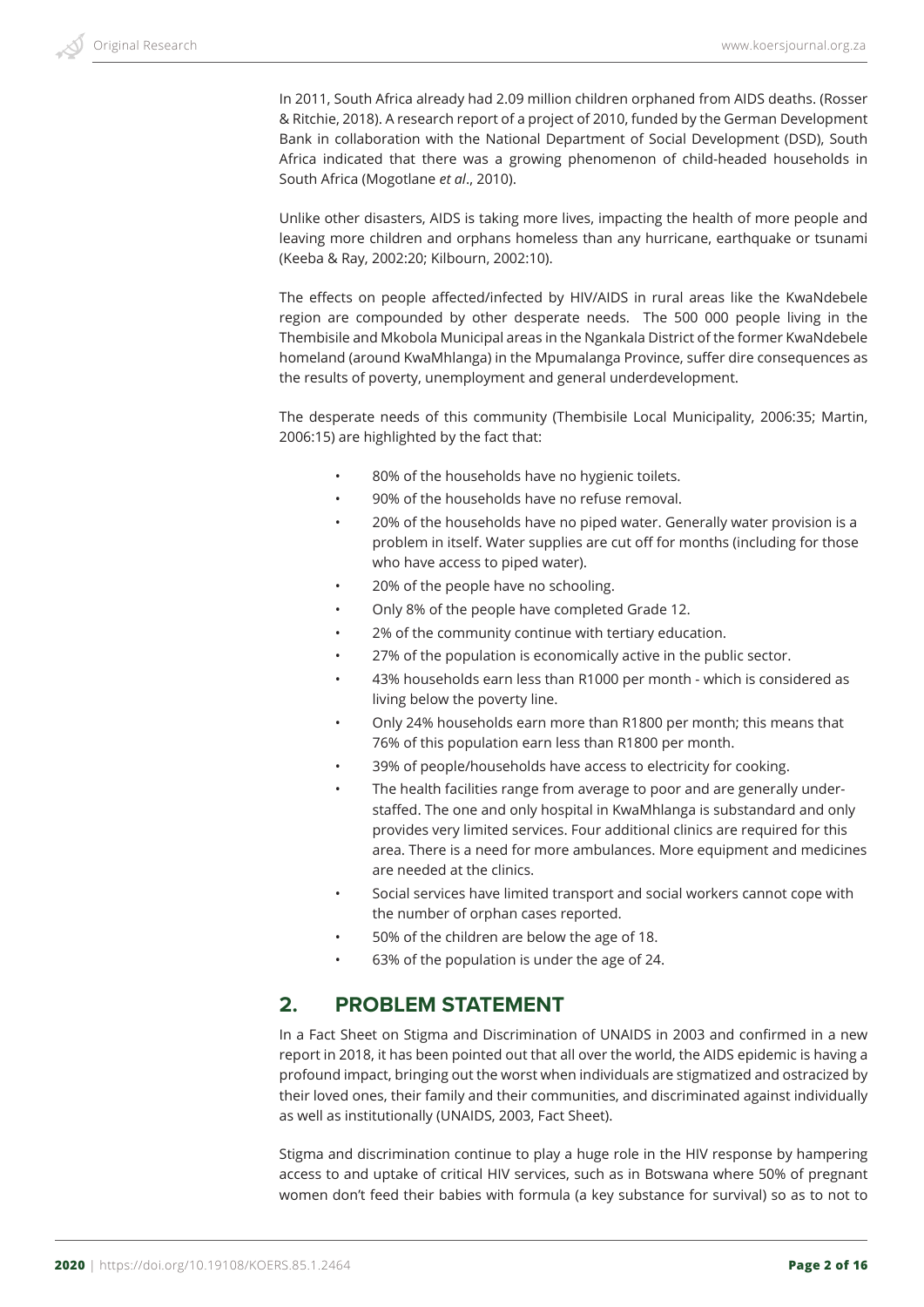identify their HIV status (Brown, Trujillo & Macintyre, 2001:12).

The way in which individuals discover and disclose their HIV status to others, as well as how they cope with their HIV status, is influenced by cultural and community beliefs and values regarding causes of illness, learned patterns of response to illness, social and economic contexts, and social norms (Brown, Trujillo & Macintyre, 2001:20).

This article wants to consider the relationship between resilience and the predominant worldview of the people in the communities suffering from the HIV AIDS pandemic.

Within the African context life is perceived holistically. An individual is perceived to be in a continuous relationship with his community and the super-natural world, both of which has a distinct influence on the individual's life. The joys, struggles, and sufferings are interpreted within this scheme of relationship networks and there ought to be an equilibrium between individuals and their environment. Disturbing this balance causes sickness and suffering. This super-natural perception of sickness and suffering poses a pastoral care challenge in Africa and the pastoral counsellor may need to interpret God in terms of these supernatural perceptions and experiences (Magezi, 2007:657).

## *2.1 What is resilience?*

Resilience can be defined as a process of adapting successfully in the context of a threatening situation (Germann, 2005: 42). In this paper resilience is understood as the ability to bounce back and learn from an adverse experience to such an extent that the ability is gained to reach out to others in adverse experiences and comfort them to deal with their challenges. From a Christian perspective resilience is described in 2 Corinthians 1:3, 4: "Blessed be the God and Father of our Lord Jesus Christ, the Father of mercies and God of all comfort, who comforts us in all our affliction, so that we may be able to comfort those who are in any affliction, with the comfort with which we ourselves are comforted by God."

This requires a holistic approach as illustrated in the following image:

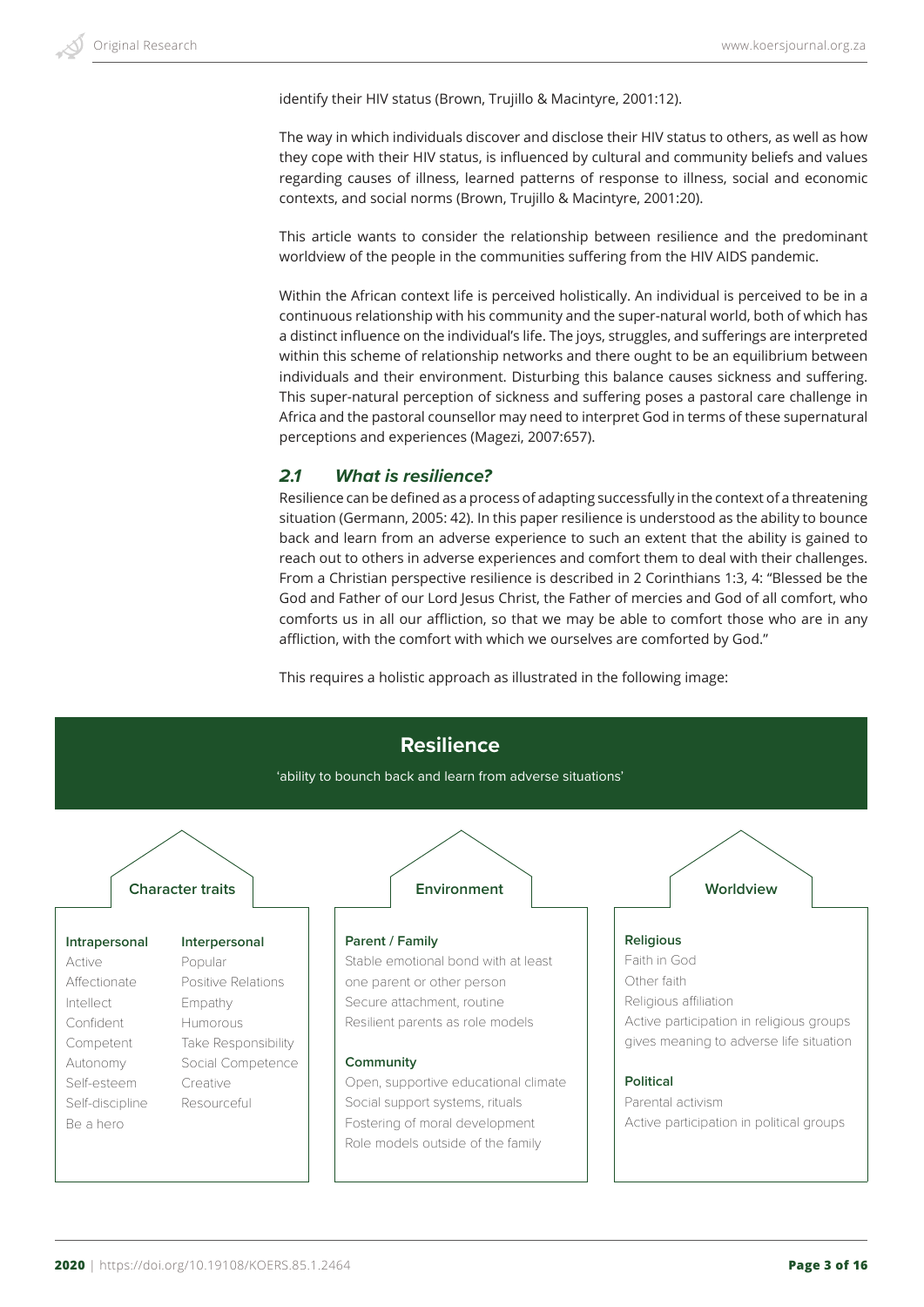This article wants to contribute to the present discussion by investigating the influence of shame, guilt, fear, and witchcraft beliefs on HIV/AIDS interventions, with specific reference to the predominant worldview in a rural community in South Africa. This will be done by looking at features of the African worldview and culture and at the relevance of the Christian Gospel in this regard. Although the literature consulted refers to Africa and rural areas in general, this study has been done in the context of the Mukhanyo Community Development Centre NGO, functioning in the wider KwaMhlanga area in the former KwaNdebele homeland, where we have been involved in the care of 1000+ OVC's through day care centres linked to churches and foster mothers and care for 500+ PLHA's (People Living with HIV and AIDS) through home based care visits as well as a step down centre caring for 300+ terminally ill AIDS patients per year (Mukhanyo Community Development Centre, 2009).

In 2009 Mukhanyo Community Development Centre (MCDC) contracted the professional Chiastolite Professional Services to lead a baseline survey in the Vlaklaagte extension 2 in KwaMhlanga, Mpumalanga area. This baseline survey aimed to assess the current situation, identify existing needs and trends and provide as baseline for planning and monitoring and evaluation. (Mukhanyo Community Development Centre, 2009b).

The findings of the baseline survey confirmed the findings of the HIV/AIDS Bureau that one of the most challenging issues in dealing with HIV/AIDS is breaking through the stigmas surrounding the disease. The stigma related to HIV/AIDS appears to be more severe than that associated with other life-threatening conditions. This also confirms the experience of this researcher who has done pastoral ministry to many terminally ill HIV victims and their relatives. The MCDC survey also revealed that a significant number of people in the area relate HIV/AIDS to witchcraft and believe traditional healers (called witchdoctors or sangomas) have the power to heal HIV/AIDS.

It became clear that HIV/AIDS-related stigma compromises the well-being of people living with the disease. Stigmatised individuals may suffer discrimination and isolation that lead to loss of employment and housing, estrangement from family and society, and even increased risk of violence. HIV/AIDS-related stigma also fuels new HIV infections because it can deter people from getting tested for the disease, make them less likely to acknowledge their risk of infection, and discourage those who are HIV-positive from discussing their HIV status with their sexual and needle-sharing partners.

In the South African context the following negative effects and observations could be added to the problems referred to above:

- People in South Africa are still extremely afraid to reveal their HIV status or the status of their relatives.
- People living with HIV/AIDS (PLHA) are so afraid of stigmatisation and try to hide their illness for such a long time, that it becomes too late to seek medication that could have made a huge difference.
- Fear of witchcraft still prevents open and honest discussion and much needed counselling for patients and their relatives. In a research paper on AIDS, Witchcraft, and the Problem of Power in Post-Apartheid South Africa, Adam Ashforth (2001:5) argues convincingly - based on field research and statistical proof - that as the epidemic of AIDS sweeps through this part of Africa, *isidliso* ("sickness" caused by witchcraft spells and ancestral spirits<sup>2</sup>) is

<sup>2</sup> In a web blog Antje Ramotswe explains the widespread reasoning of links between AIDS and *isidliso* as an illness caused by witchcraft: "Pneumonia, diarrhea, weight loss and other symptoms that appeared by having AIDS are similar to the symptoms of Isidliso, an illness that is caused by witchcraft. The people don't speak about the illness not only because they are afraid of the illness, not only because they don't want to be known as sexual excessive, it is because they are not allowed to speak about witchcraft. The person who witched you shouldn't know he's known as a witch, because then the healing could fail." http://ramotswe-antje.blog.com/1347614/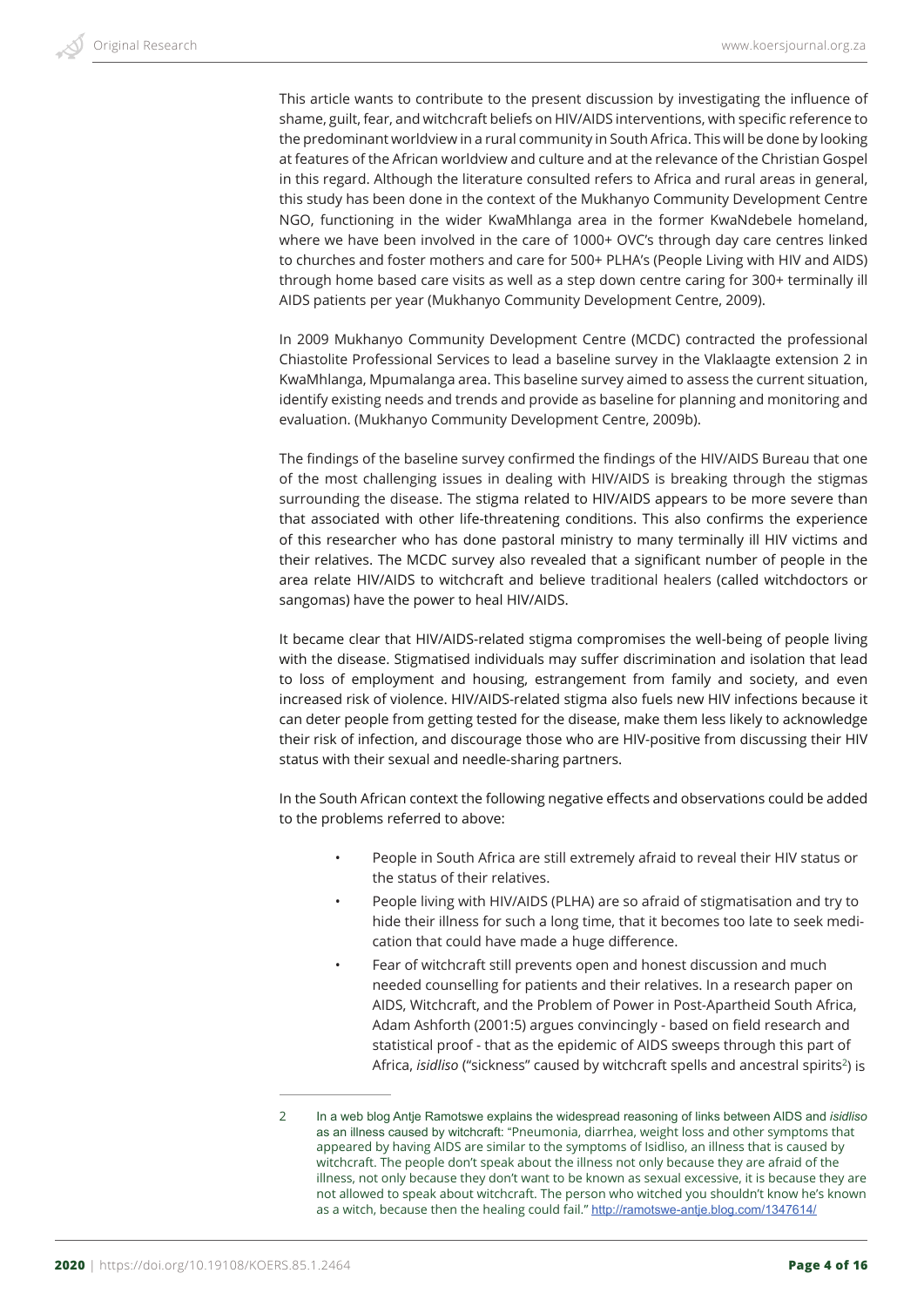the name that springs to mind amongst many in the epidemic's path. To the extent that this occurs, the epidemic of HIV/AIDS becomes also an epidemic of witchcraft. For when suspicions of witchcraft are in play in a community, problems of illness and death can transform matters of public health into questions of public power, questions relating to the identification and punishment of persons deemed responsible for bringing misfortune to the community, that is: witches.

- Traditional healers sometimes exploit the fears of PLHA and impoverish them and their families and endanger their lives.
- PLHA are marginalized from communities and often suffer in loneliness without care.
- Vulnerable children and orphans cannot ventilate their grief nor receive proper Christian bereavement and resilience counselling because of the stigma surrounding the illness and death of their parents.
- Sex education and HIV/AIDS education are hampered because of the shame surrounding HIV/AIDS
- Judgment and indifference, rather than compassion, continue to characterise the church's response to HIV/AIDS.

This researcher has experienced that several patients who left the Nakekela Step-Down Centre that MCDC has established, to go home came under such pressure of relatives to add traditional witchcraft potions to their ARV medication that although they left the stepdown centre after some weeks of care with much improved health then soon died with symptoms of full blown AIDS.

Parker and Aggleton (2003:34) examined the influence of the broader contexts of culture in AIDS-related stigma and accompanying denial, and concluded that stigma could not be fully examined outside the cultural contexts that give it meaning. In a 3-year project funded by UNAIDS to develop a new direction for HIV/AIDS prevention in Africa, Asia, Latin America and the Caribbean, culture was one of the five key domains that was recommended to become central in HIV/AIDS prevention, care and support, particularly in Africa (UNAIDS, 1999). Magezi (2007:658) rightfully states that a pastoral counsellor in Africa should be aware of the crucial role played by the African worldview in order to make meaningful diagnosis. The worldview provides the schema for probing and interpreting the conversation.

## **3. CENTRAL THEORETICAL ARGUMENT**

This researcher has a hypothesis that will form the central theoretical argument of this article namely that one of the key aspects of the predominant African worldview in rural and semirural communities in South Africa - like the former KwaNdebele - is that it is a shame and fear culture and that approaches to Christian HIV/AIDS counselling and intervention have to be contextualised to be culturally sensitive and relevant in this regard. The researcher also has a hypothesis that the key message of the Christian Gospel provides clear perspectives to deal with fear, shame and stigmatization and thus may make a huge contribution to the call made by UNAIDS in 2003 with regards to stigma and HIV/AIDS: "Live and let live. Help us fight fear, shame, ignorance and injustice worldwide" (UNAIDS, 2003: Fact Sheet).

## **4. CULTURAL ISSUES**

#### *4.1 Unique characteristics of the African worldview and culture*

Although it entails an enormous generalisation to speak of "African Culture and World View" several researchers (Mbiti, 1969; Mbiti,1970; Turaki,1997, Van der Walt, 2006; Van Rooy, 1995, O' Donovan,1995:21, Van Rheenen,1991:45) have pointed out that there are typical aspects of African culture that are generally found on the continent of Africa.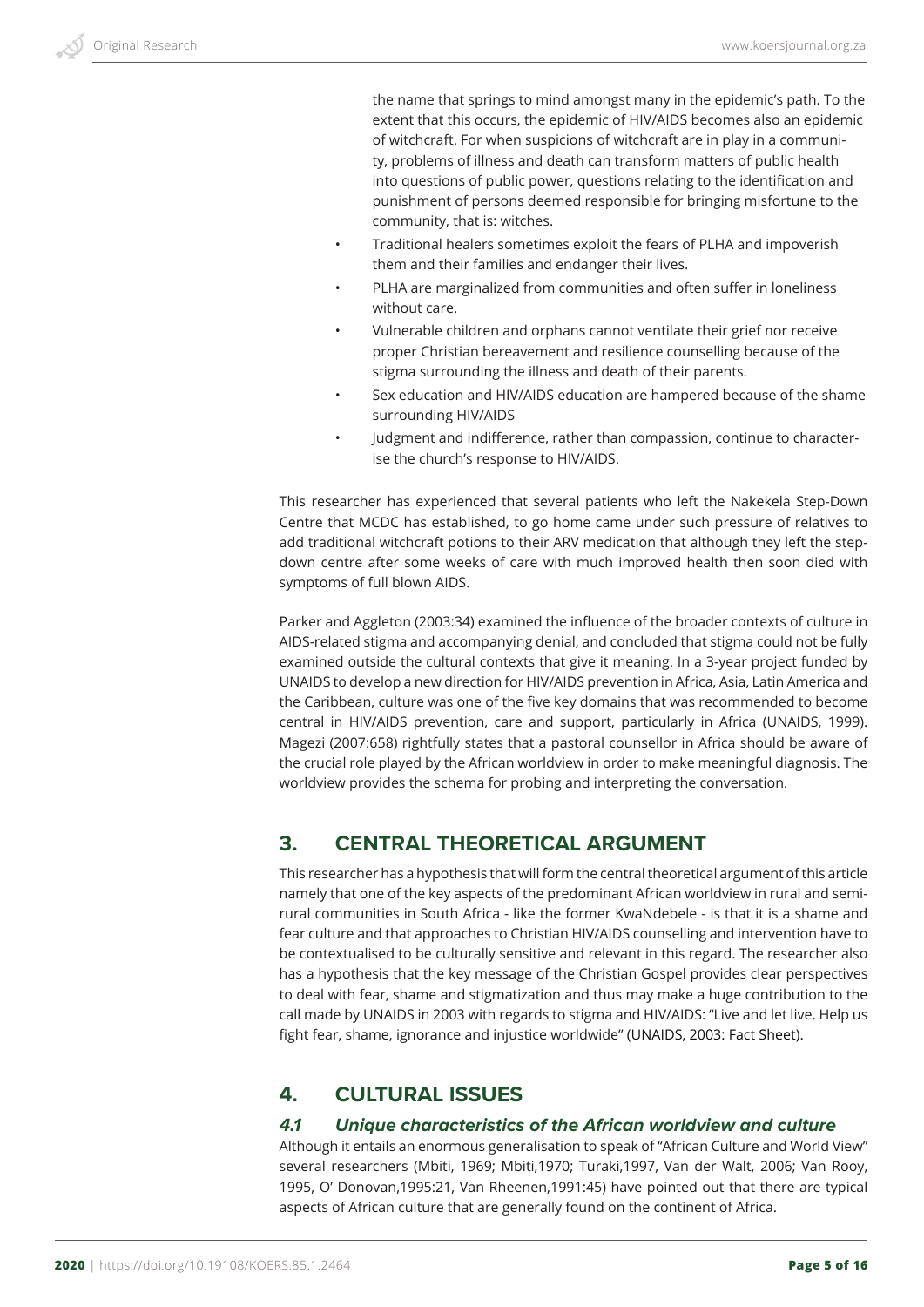Turaki (2012:10) summarized it as follows:

The details of African Traditional Religion vary from region to region, but all variants share five fundamental beliefs: belief in impersonal powers, belief in spirit beings, belief in divinities or gods, belief in a Supreme Being, and belief in a hierarchy of spiritual beings and powers.

Georges explained that guilt, shame, and fear in the worldview of people are the moral emotions that they use to organize the distribution of resources between people. With the circle illustration below Georges visually depicts how a person (in the centre) acquires essential resources (the outer ring), and the three potential emotional barriers.



Following Mbiti, Turaki, Nyirongo and others, Van der Walt (2006) summarizes the uniqueness of African culture over against typical Western culture by means of the following seven characteristics:

- 1. Unique ideas about God; Africans believe that their creator god is far away and not interested in them.
- 2. Unique world views; For Africans the spiritual world determines the physical world – every visible event has a spiritual cause.
- 3. Unique views of society; Africans have communalistic views of society as opposed to Western individualism.
- 4. Unique views on and ways of experiencing time; Africans have an events-oriented vision of time opposite to the chronological (clock) time of the West.
- 5. Unique ways of thinking; Africa thinks more holistically, synthetically, while Westerners are more analytically oriented.
- 6. Unique ways of communication; Africans prefer a more indirect way of communicating and experience the direct way of communication of the West as rude.
- 7. Another aspect of traditional African worldview that has a bearing on the encounter with HIV/AIDS is the *Idea of the Limited Good.* Van Rooy (1999:236) has pointed out that many phenomena and aspects of African spirituality can be explained from the presupposition of the idea of limited cosmic good. Good in this case does not refer in the first place to goods in the sense of ma-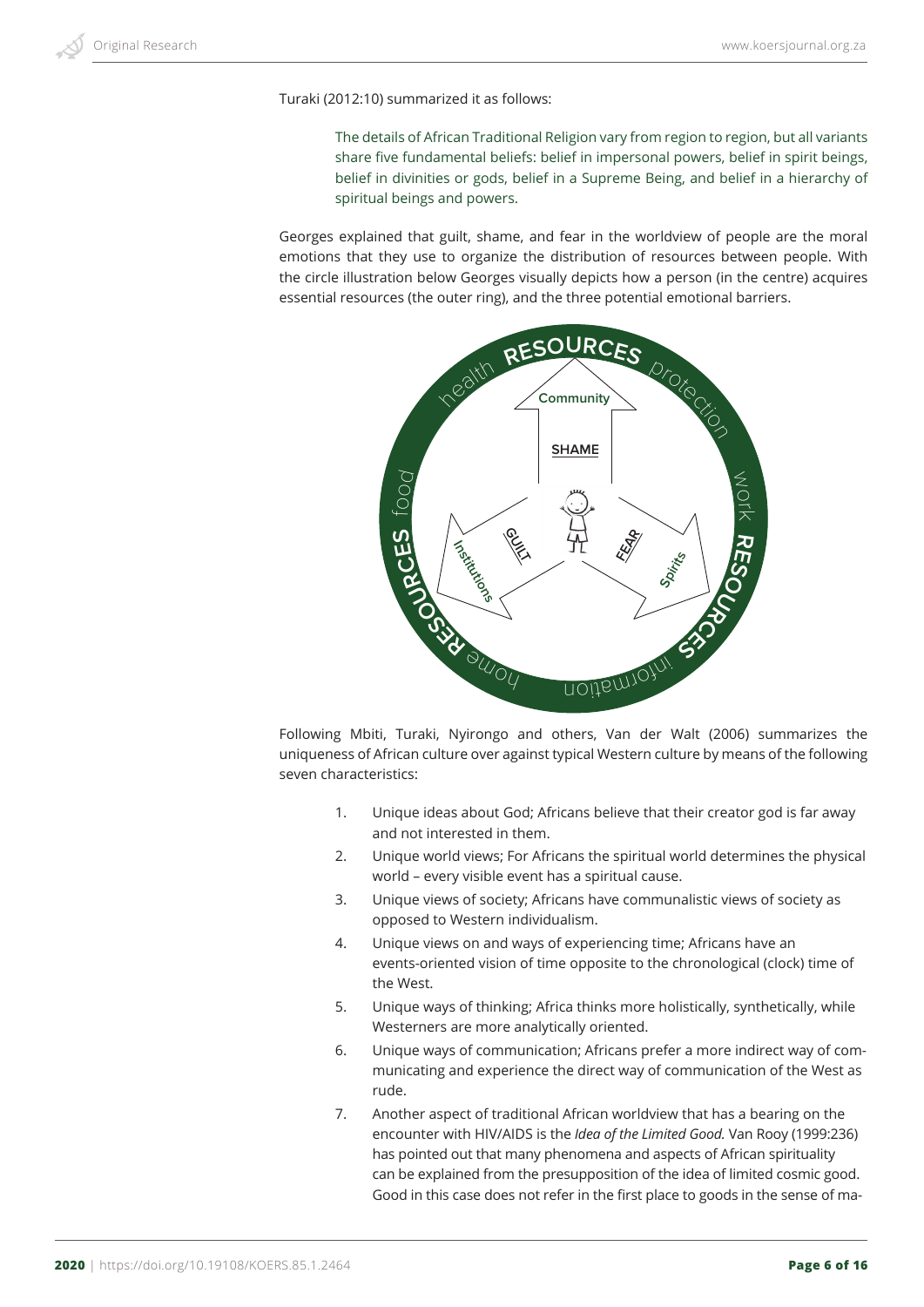terial possessions, but rather to vital force, power, prestige, influence, health, good luck.

## *4.2 Guilt, shame, fear and culture*

Van der Walt (2006:6) points out that of the first researchers who used the model of guilt and shame to understand Western and non-Western cultures, was Benedict (1946) who made it applicable to the American and Japanese cultures. Since then numerous followers have used her model and worked it out in more detail. He also says that Lienard (2001) pointed out that it is more accurate to speak about an *honour orientation* versus a *justice orientation*. This is confirmed in an article of Mbuvi (2002:310) who argues that African Theology should be developed from the perspective of honour and shame. Only after an offence against the community is exposed does a person in an honour-oriented culture experience shame, while a justice-oriented person experiences guilt after transgressing the norms, even when it has not been exposed and known by the community. The honour of the first-mentioned must be restored by the community, while in the last case care must be taken that justice is done.

In his well-documented doctoral dissertation of 521 pages (with a bibliography of not less than 64 pages) Hans Wiher provides a treasure of information. He documents in detail and analyses the origin and development of this approach in a variety of subject fields (psychology, cultural anthropology, philosophy, theology and missiology). He further devotes a chapter to shame and guilt in the Bible dealing with a wide variety of biblical examples and perspectives and insights (Wiher, 2003:179-281). He uses biblical perspectives in treating Western and African cultures critically. The value of this book is enhanced when it transpires that the writer knows the African context very well (he has been a medical doctor as well as lecturer in theology for more than 20 years in Conakry, Guinea).

Wiher's point of departure is the human conscience which shapes and influences human existence and culture. At the same time he does not deny that the surrounding culture forms a certain type of conscience in the individuals.

Magezi (2007:661) also states that the challenge of pastoral diagnosis in Africa is to develop an interpretational frame in which assessment focuses on interpreting the influence of the complex network of relationships. A "shame-oriented conscience", is linked to honour and status in the community. A "guilt-oriented conscience" is linked to offence as a result of the transgression of norms which the individual accepts as binding. Wiher (2003:45) believes that the acceptance of God's authority (by living according to his ordinances) plays a vital role in forming and transforming the consciences of individuals.

A possible weakness in Wiher's dissertation is that he did not deal with the very important role of fear and witchcraft in the traditional African worldview.

Georges and Jayson express the opinion that three responses to sin in human cultures can be identified: guilt, shame, and fear. According to him these three moral emotions have become the foundation for three types of culture: (1) guilt-innocence cultures are individualistic societies (mostly Western), where people who break the laws are guilty and seek justice or forgiveness to rectify a wrong, (2) shame-honour cultures describes collectivistic cultures (common in the East), where people shamed for fulfilling group expectations seek to restore their honour before the community, and (3) fear-power cultures refers to animistic contexts (typically tribal or African), where people afraid of evil and harm pursue power over the spirit world through magical rituals.

These three types of culture are like group personalities defining how people view the world. Just as individual people have a personality, cultural groups share a groupality. Groupality refers an "organized pattern of behavioral characteristics of a group." A person's cultural orientation, or groupality, shapes their worldview,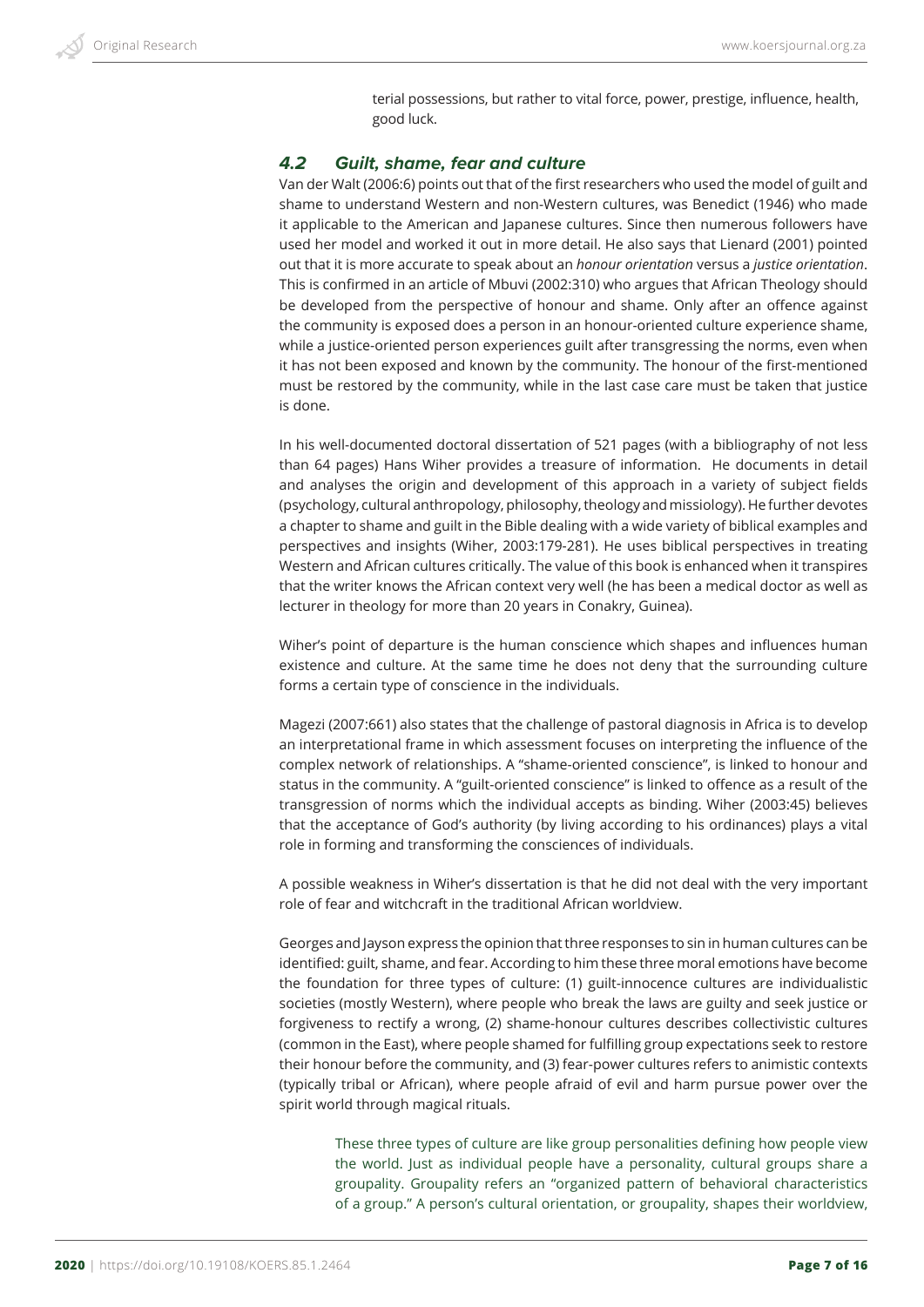ethics, identity, and notion of salvation, even more than their individual personality does. For this reason, awareness of culture types helps us anticipate cultural clashes and communicate the gospel three-dimensionally to the world (Georges 2017:129).

In an in depth PhD dissertation Thias Kgatla came to the conclusion that

… witchcraft discourse in South Africa has increasingly permeated all social structures, thereby becoming a real threat to the process of reconstruction and development. The neglect of witchcraft accusations and their resultant consequences can cause the country to lose all it gained as a result of the liberation struggle (Kgatla 2000: iii).

Watertight categories can of course not be applied as Wiher (2003), Van der Walt (2005), Magezi (2007) and (Georges 2017) repeatedly state. A measure of guilt, shame and fear is present in every culture. In general people have mixed conscience orientations with a tendency towards the dominance of either guilt, shame or fear. In other words, people may have a strong guilt-orientation combined with a weak shame and fear orientation or the other way round. Therefore it would be wrong for one cultural group to think that another (foreign) culture does not have a conscience – they merely have a different kind of conscience. In personal interaction with the people in the KwaNdebele region and personal pastoral interaction with many people infected with and affected by HIV this researcher is of the opinion that the majority of the people has a fear as well as a shame cultural orientation.

#### *4.3 African communalism, shame and fear orientation*

Several African researchers have come to the conclusion that African culture and worldview are imbedded in a communalist understanding of society. Nyirongo (1997:102) agrees with Mbiti (1969:108) that a person's individuality is fulfilled through his or her participation in the tribe. The individual is not a person until he or she has been accepted by the community.

Because Africans believe that everything that exists is in an organic relation to everything else that exists, the same applies to how human beings interact.

Turaki (2012:19) formulates:

People are not individuals, living in a state of independence, but are part of a community, living in relationships and interdependence.

In traditional life, the individual does not and cannot exist alone except corporatively. He owes his existence to other people, including those of the past generations and his contemporaries ...The community must make, create or produce the individual; for the individual depends on the corporate group. Physical birth is not enough ... I am because we are, and since we are, therefore I am (cf. also Setiloane 1976:36 and Setiloane 1986:67).

In Africa the issue of *human relationships* is a matter of primary importance. Relationships determine ethical norms, modes of conduct and principles of education.

In communalist societies the community thus is of the utmost importance. Therefore a very high premium is placed on interpersonal relationships and harmony among people. It is important to emphasise here that it is what the *community does to the individual* that matters most, not the individual's view of him or herself. This identity is gained step by step, through various rites, but it is the initiation ceremony which truly incorporates the individual into the social group. Without this transition, one remains a child, an outsider, a "half" person or a nobody. Individuals will not fully enjoy the privileges of the community on their own. The community sets the norm and ideal for human existence. Consequently it is all-important to be honoured and accepted by one's own people.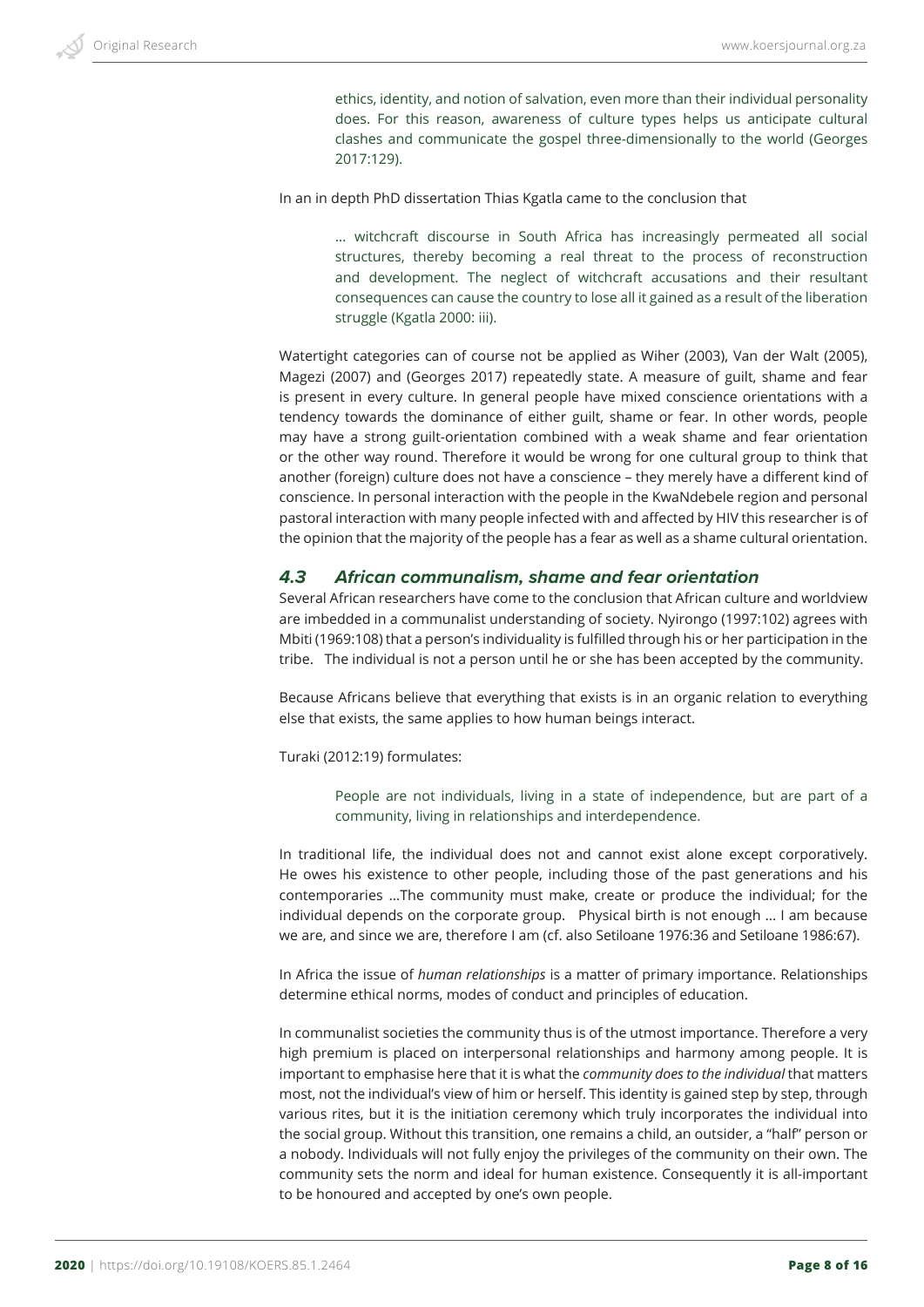Turaki (2012:14) made it clear that fear of spiritual powers and of the unpredictable contingencies of life, before which humans are powerless is a fundamental psychological belief in Africa.

Traditional religious rites, rituals, ceremonies, sacrifices and offerings provide only temporary comfort. Indeed, they often enhance fear, rather than reducing it, especially when they have to be repeated time after time (Turaki 2012:14).

The communal character of moral principles is reflected in the ethical code and education of African people. Characteristics which are inculcated to children in traditional education are those which would facilitate human relationships and prevent disunity in the community, such as respect for authority and seniority, humility, modesty, politeness, friendliness, willingness to compromise, sharing with others what one acquires, helping people in need, hospitality (Setiloane 1976:67). Harmony and acceptance mean honour and lead to a good conscience. A bad conscience arises when one has not met the ideals of one's group. When this is discovered a person subsequently loses status and honour. To be marginalised by one's group leads to a personal identity crisis.

In an individualistic culture living correctly (obedience to internalised norms) leads to a good conscience. Transgression of this norm gives rise to a painful feeling of guilt (even psychological depression) or a bad conscience.

Someone who has committed an offence in a communalist culture is never directly called to account or in the presence of others – definitely not someone with a high status – since it tarnishes his or her good reputation. Such an insult is even more serious than murder. Sanctions by the community thus take place in a more indirect manner, like gossip, stories, proverbs, parables, dramas and other symbolic actions.

In summary the difference between a shame-oriented conscience culture and a guiltoriented conscience culture is the following (cf. Wiher, 2003:60): In the case of an individualistic guilt oriented conscience culture the transgression of norms leads to a feeling of guilt and fear of punishment. In the case of more communalistic cultures failing to meet the ideals of society leads to fear of rejection and, when it is discovered, to a feeling of disgrace or shame.

In their holistic approach traditional Africans believe that fear of being marginalized by your group a person can access spirit power by consulting specialists who have access to these powers through rituals, divination, ceremonies, sacrifices, incantations, symbolism, witchcraft, sorcery, charms, fetishes, and white and black magic (Turaki, 2012:23).

#### *4.4 Implications of the high sensitivity for the opinion of the group.*

The feeling of shame is a very serious matter with far-reaching consequences because it hits the individual hard and disturbs him or her deeply. It leads to a loss of status, low self-image, an emotional feeling of inferiority, little or no confidence, uncertainty and deep depression that may even lead to suicide.

Instead of hiding or removing oneself from the community the opposite can also happen: great anger may be stirred up and that could lead to efforts to take revenge on those who publicized one's offence and in this way caused one to lose face and be disgraced in the community.

Stating it in the first person, the whole process can be summarized as follows: My (1) fear that my offence will be discovered, at (2) discovery changes to (3) shame because I (4) have failed to meet (5) my duties according to the ideals of my community, (6) and consequently I have lost esteem/honour, (7) am open to ridicule, contempt and rejection by my own people, which lead to attempts to (8) withdraw/hide myself and (9) even clearing away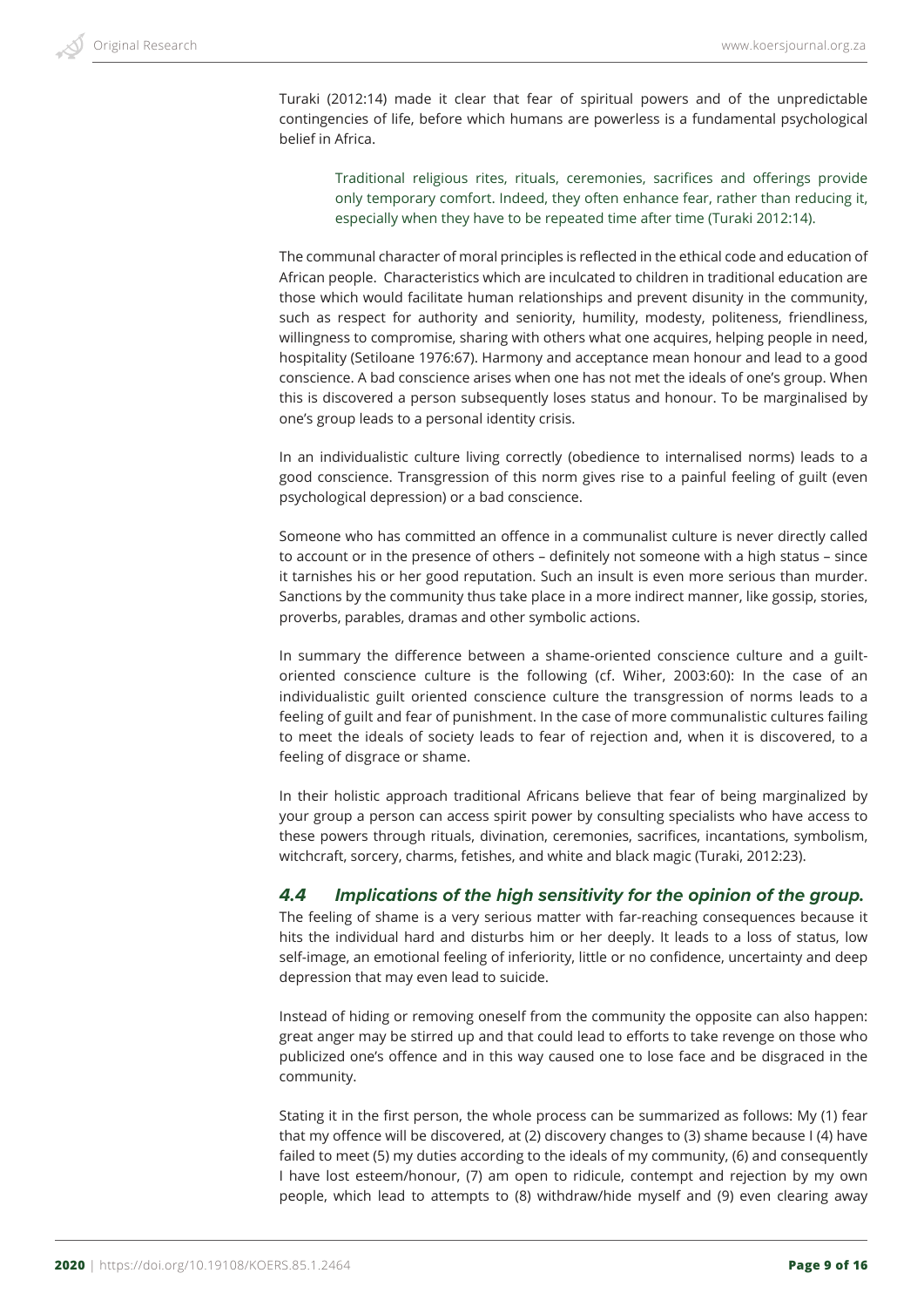myself completely (suicide) or (10) revenge myself on those who brought shame on me. Consultation of specialists like witchdoctors or wizards who have access to a wide range of spiritual powers is seen as a very important means to solve life challenges.

Ashforth (2001:13) also explains how painful feelings of shame through marginalization from the communal and social group is aggravated by suspicion of witchcraft. He relates his experience in Soweto that no-one wants to publicize the fear and suspicion that they have been cursed. Such publicity would not only be embarrassing, but dangerous, because it would enable the witch that has caused the sickness to gain intelligence of the efforts being made to counteract his or her occult assault. Such knowledge allows the witch to redouble his or her efforts or seek out other avenues of attack; for this reason, traditional healers typically enjoin their clients to silence. The experience of our home based care workers in the squatter villages in KwaNdebele is that they are often called aside and then someone would almost whisper to them that a relative or friend also has had "caffir poison" (referring to suspected witchcraft as the cause of someone being infected with the HI virus).

## *4.5 Difficulties in giving and receiving forgiveness*

To replace the feelings of pain of a guilty conscience to the restored joy of a good conscience in shame cultures, is very complicated. Both repentance and forgiveness are problematic (cf. Wiher, 2003:151). Firstly, acknowledging guilt and repentance (confession) is difficult, since the guilty one thereby further disgraces himself or herself. Therefore the offence, especially in the case of an important person, is preferably hidden as long as possible. If the offence can no longer be hidden (usually as a result of gossip) the guilty person will not himself confess his guilt but make use of a mediator (someone who does not share the shame) to acknowledge the offence publicly in his/her name and to negotiate about reconciliation.

Those thought to be wayward are asked to look within to find out where they had broken harmony or relationships, and are then told to do restitution by offering gifts and sacrifices to restore peace and find forgiveness. In the traditional world view, sin is viewed as a lack of harmony or a broken relationship with the ancestors, spirits and the natural world. Atonement is the way to restore harmony and relationships (Turaki, 2012:17).

Secondly, it is not only difficult after acknowledgement of guilt to offer forgiveness, but even to accept forgiveness. For if the affronted person forgives the guilty one, he is indirectly saying that the guilty one is a bad person. And for the guilty one the acceptance of forgiveness implies the acknowledgement that the other person is so much better than himself or herself!

Since the process of reconciliation can be so laborious in shame cultures it is often easier to sweep an offence under the carpet, keep silent about it with the hope to eventually forget it. The cultural trait to just keep silent about sensitive issues aggravates stigmatization.

## *4.6 The impact of fear and a shame oriented conscience on HIV/ AIDS infected and affected people*

Based on extensive research done in Soweto, Ashforth (2001 :12) expresses a strong view when he says:

To talk of a "stigma" attached to AIDS in contemporary South Africa without understanding the witchcraft dimensions is, in my view, to risk misunderstanding both the nature of community power relations and the impact of the epidemic.

Belief in *witchcraft* is stimulated and confirmed by the idea of the limited good. As soon as a person prospers because he or she is somewhat more hardworking than the neighbours, that person is almost automatically suspected of drawing away the life force of someone else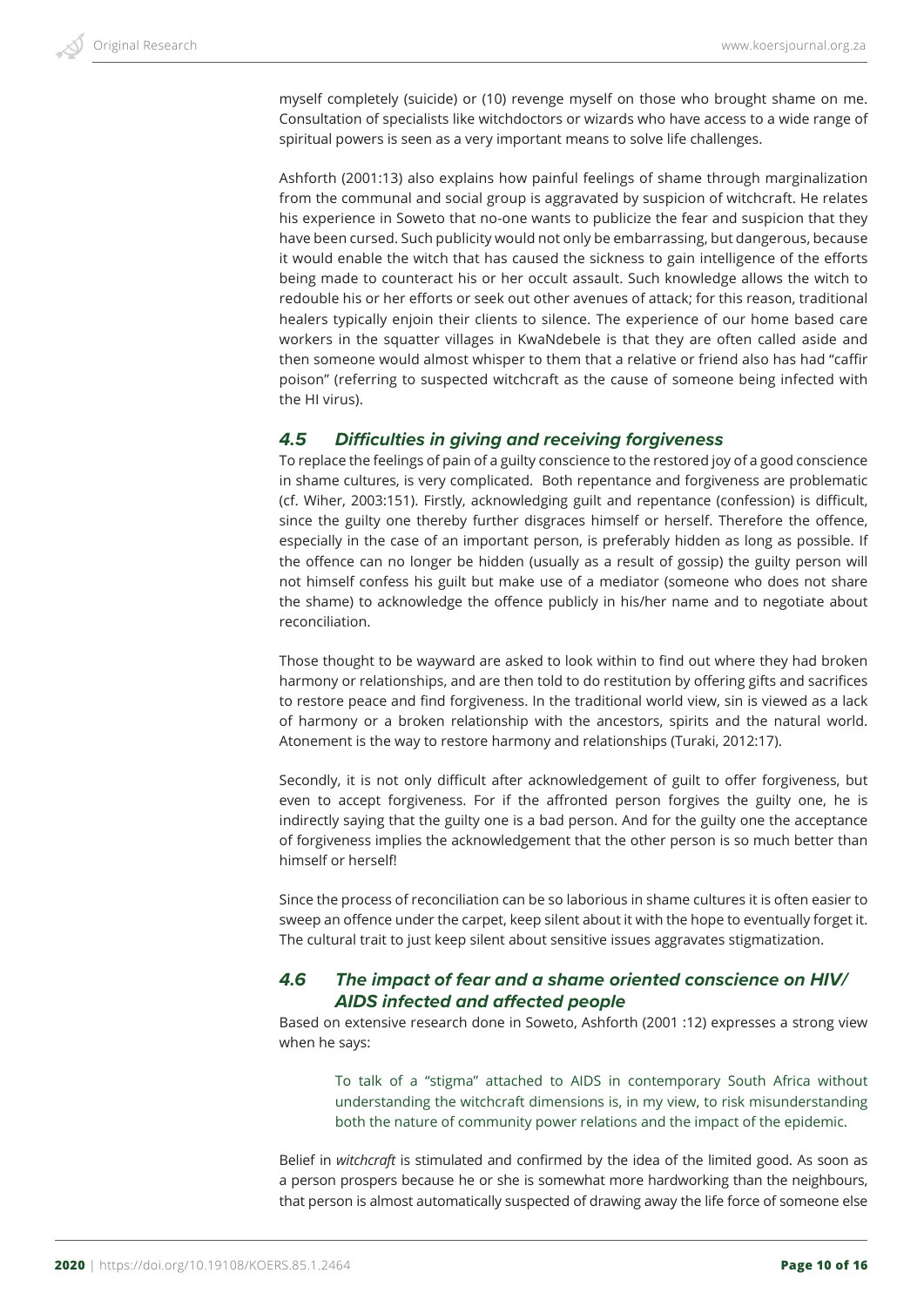through witchcraft and that is what black magic amounts to. If the children of one man by different wives differ in their health, prosperity, scholastic and other achievements, the less fortunate ones will naturally suspect the others of witchcraft (Van Rooy, 1999:235-253)

In our daily encounters with HIV/AIDS patients in KwaNdebele, we often found patients who have been marginalized from the community and left without any care because they were suspected of being bewitched. To be in touch with them is seen to be dangerous because the evil spirits of bad luck might affect you, the caregiver, as well. That made it extremely difficult to break through the stigmas surrounding AIDS.

Because group identity is of such vital importance for the experience of personal identity the fear of being marginalized and losing one's place within a group leads to the fact that many PLHA would rather die than speaking openly about their status. When their condition cannot be hidden any longer it is often too late for them to receive antiretroviral treatment.

The strong beliefs in the healing powers of wizards and witchdoctors also often prove to be detrimental for patients and their families. Families who are already very poor because of a lack of income as a result of the effects of the disease may slaughter their last goat or cow or chicken in an effort to pay for the services of a sangoma in order to win the healing power of ancestral spirits in cleansing rituals. Ashforth (2001:11) has convincingly argued that "traditional healing" in South Africa is usually more expensive than Western medical treatment. Some of the sangomas communicate the idea that they have traditional healing medicines or potions that can heal AIDS or at least raise the CD 4 count levels of terminally ill patients. Patients and their relatives may then sometimes dump themselves in deep debt in order to buy such potions. We have seen traditional healers who have thrown sand or dirt on open bedsores or wounds of patients or encouraged them to replace their use of antiretroviral medicine with traditional cleansing laxatives which then cause diarrhoea and death.

The idea of the limited good also explains the strong feeling of obligation to *reciprocity*, repaying benefits with other benefits, as is practised in customs of brideprice or in loans and gifts. This is then also applied to ancestors. The widespread beliefs in the power of ancestral spirits to guarantee health, wealth and happiness lead to very elaborate funeral rituals. This means that many Africans in rural areas bury their economic future with these expensive funeral rites. In a rural area like KwaNdebele funeral parlours are mushrooming and business in this regard is flourishing.

There seems to be a fear of being suspected of witchcraft or being marginalized or ridiculed by the group if a "proper" (large scale) funeral is not organized.

Shame implies that in the conscience of many people - one does not feel emotional pain of transgressing God's laws and biblical norms for morality until it is discovered. As long as it is hidden and not spoken of nobody feels bad about it. This sometimes leads to the phenomenon that fear of disapproval from one's family/tribe is more extensive than fear of God's wrath over sin. Where that happens, it makes communities extremely vulnerable for peer group pressure, especially young people in the practicing of sexual morals. In fact, one must even tell lies just to avoid offending one's people. One's consciousness of the shame and disappointment experienced by one's family - especially one's elders and ancestral spirits - is more painful than fear of God's wrath. Various aspects of the shame culture make it very hard to break through the stigmas around HIV/AIDS.

## **5. The Christian Gospel removes both guilt, shame and fear**

Wiher (2003:179-281) gives an elaborate discussion of the two above-mentioned and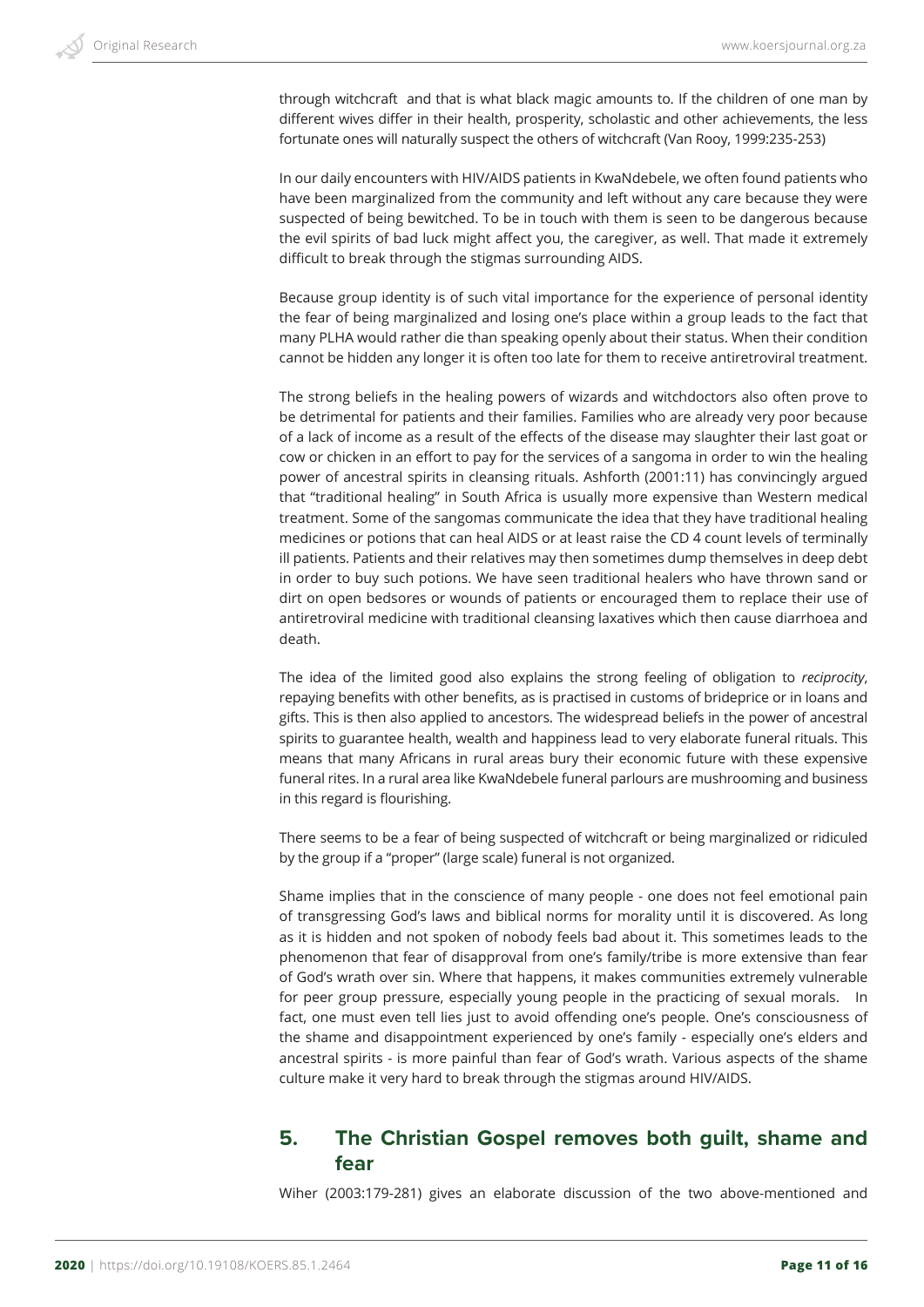contrasting consciences in the light of the Bible.

- After the fall Adam and Eve were ashamed and tried to hide from God. God restores personal relations with Himself and covers shame.
- He forgave the iniquity of your people and covered all their sins (Ps 85:2)
- Love and faithfulness meet together; righteousness and peace kiss each other. (Ps 85:11)

As far as the New Testament is concerned, Christ's death of atonement on the cross was interpreted in Western Christendom by most theologians merely from a guilt-oriented conscience. Christ paid for or made good in our place the guilt of our disobedience to God's commandments. But Wiher (2003:151) repeatedly shows that this is a one-sided understanding of the cross.

Georges (2017:158 -160) also explains that the gospel is a many-sided diamond, and God wants people in all cultures to experience his complete salvation. But despite the multifaceted nature of Christian salvation, Western Christianity emphasizes one aspect of salvation. He then illustrates his argument with examples from the book of Ephesians to explain "the unsearchable riches of Christ" (3: 8), which involves each of the three components of salvation of Christ forgiving guilt —"In him we have redemption through his blood, the forgiveness of sins" (1: 7a). Christ taking shame away "when we were dead in transgressions" (2: 5) and in love God predestined us to be adopted as his sons through Jesus Christ" (1: 5) so that we are no longer foreigners and aliens, but fellow citizens with God's people and members of God's household" (2: 19, cf. 2: 12-13). The fear-power emotions are addressed in that God's "power is like the working of his mighty strength, which he exerted in Christ when he raised him from the dead and seated him at this right hand in the heavenly realms, far above all rule and authority, power and dominion" (1: 19- 21). Therefore Christians can be "strong in the Lord and in his mighty power and put on the full armour of God so that you can take your stand against the devil's schemes" (6: 10-11). Three aspects of salvation also emerge from Paul's central prayer: "I pray that the eyes of your heart may be enlightened in order that you may know the hope to which he has called you, the riches of his glorious inheritance in the saints, and his incomparably great power for us who believe" (1: 18-19). The gospel always remains an indivisible whole, but examining the facets individually provides a more complete understanding of salvation. Reading Ephesians three-dimensionally may help Christians to fully perceive "the riches of God's grace that he lavished on us with all wisdom and understanding" (1: 7-8).

Wiher also shows by means of numerous examples how different Bible characters dovetailed with the particular conscience orientation of their audiences. Christ Himself approached Nicodemus, a man of the law, in a direct way (cf. John 3). But in the very following chapter (John 4) He approached the Samaritan woman (a shame-oriented person, rejected by her own community) first in a subtle, indirect way before asking her an outright question about her husband.

After careful analysis of a wealth of biblical material Wiher (2003:159) can conclude convincingly that the Word of God does not make a choice between cultures, but prefers a balanced guilt and shame-orientation. According to him (Wiher 2003:178) both are necessary. For in our relationship towards God and our fellow men/with other people we have to live honourably (in love) otherwise we act shamefully; and in our relationship to God's norms (which have greater authority than our social values) we have to live correctly (in obedience) otherwise we are guilty.

This biblical balance however does not mean a mere compromise between various conscience orientations. Apart from finding links, Christ also criticises. He bluntly rejects the legalism of the guilt-ridden Pharisees, because they have forgotten the most important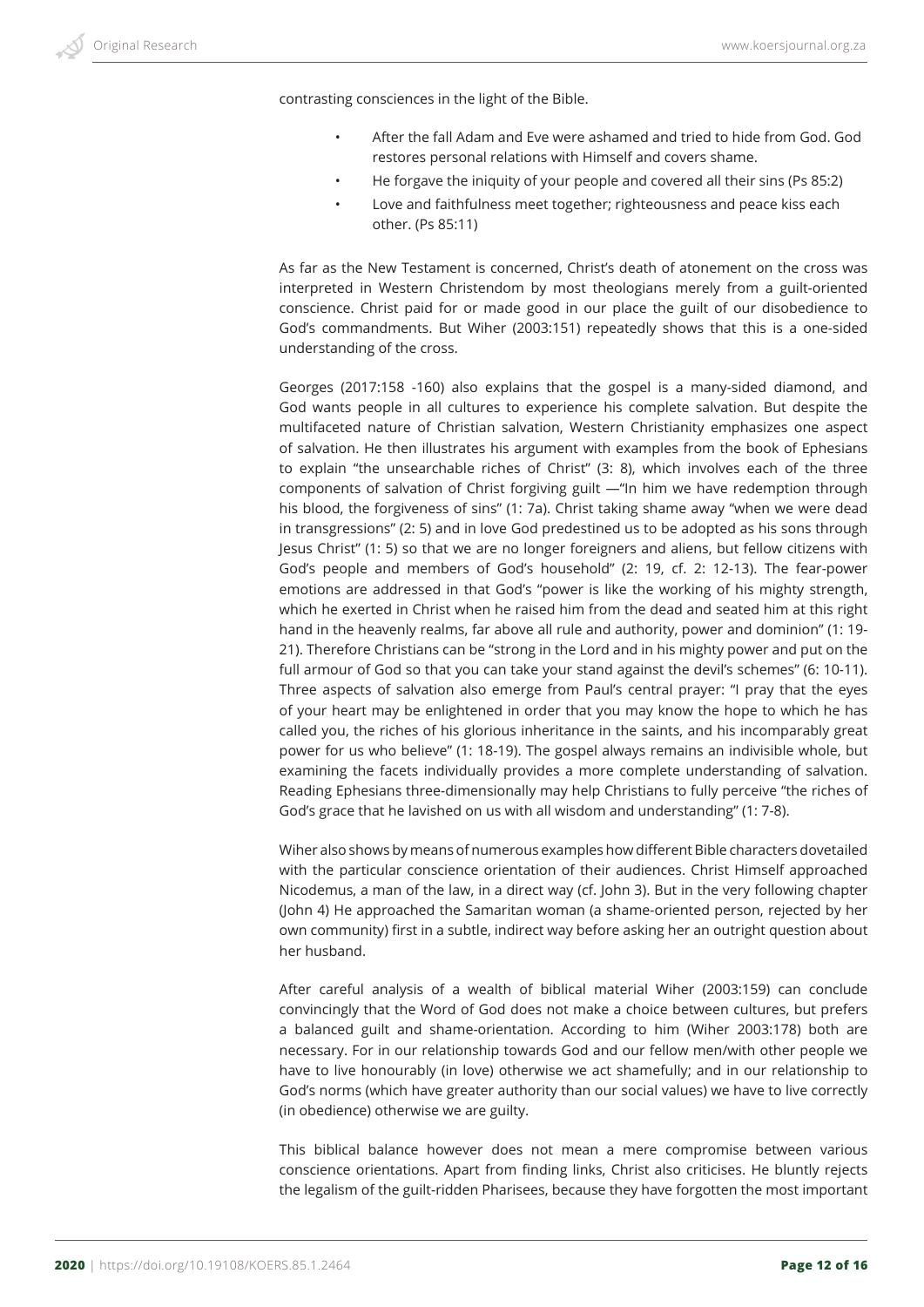thing – love. Likewise He cannot accept the ordinary people's admiration for status, honour and esteem (typical of a shame conscience) but calls them (including his own disciples) to humility and to regard others more highly than themselves.

## **6. The role evangelical churches living and preaching the Gospel of Jesus Christ ought to play in dealing with HIV / AIDS**

From an evangelical faith perspective, the following solutions are offered for consideration:

Evangelicals believe that the gospel is the power unto salvation. It is also the power for transformation of lives and communities (Rm 12:1,2). It is an unmatched power to bring about the end of AIDS stigmatization and prevent new infections.

If the evangelical church cares for the sick and the dying, comforts the orphan and widow, shares its message of redemption, victory over all evil spirits and transformation, disciples its members and works for justice, then the worth and truth of the gospel of Jesus Christ will shine like a light on the hill and the nations will stream towards it.

Holistic mission and ministry implies that the Church of reconciled believers living from grace, forgiveness and assurance of shame being covered and taken away, and assured of access to the power of the Holy Spirit, needs to work towards creating an environment of hope and spiritual transformation in the midst of desperate suffering, poverty, fear and despair.

Believers from the diverse classes and races of a local village or region must unite in sacrificial fellowship and service to insure that the spiritual, physical, and emotional needs of the people in the community are met, and to make God's tangible love for the poor and suffering a reality. The church ought to work hard at being a place where everyone, including the poor and PLHA and affected relatives, feel welcome and valued. Corporate worship, small group ministry and culturally appropriate outreach are vital in a Christian response to AIDS.

Indigenous leadership development is an absolute necessity. Community people and leaders must be encouraged and developed to bring spiritual, moral and economic renewal to their communities. This is fundamentally the work of holistic disciple-making.

Holistic ministry implies that the church should provide servant leadership in a communitydetermined way, and model healthy Christian lifestyles.

The following comments need consideration:

- Evangelical Christians ought to recognize that all people are made in the image of God and that all Christians are sinners saved by grace alone. All people are equal and have innate value, whether they are young, aged, disabled, or illiterate. Living from grace alone in the power of The Holy Spirit, will stir up the strength to not only forgive one another as God has forgiven us in Christ (Eph 4:32), but also that love covers a multitude of sins (Jam 5:20) and that as children of God they have overcome evil spirits, "for he who is in you is greater than he who is in the world" (1 Jn 4:4–5).
- It is necessary to affirm that all people have a vocation. God has a calling on each person's life that requires them to be an agent - and not just a client or a lifelong beggar. Some of our best workers at MCDC were PLHA's who have come to a saving knowledge of God's grace in Christ forgiving our sins and covering our shame, and though the Holy Spirit fills us with power to live healthy lives (taking ARV's) of service to other people infected and affected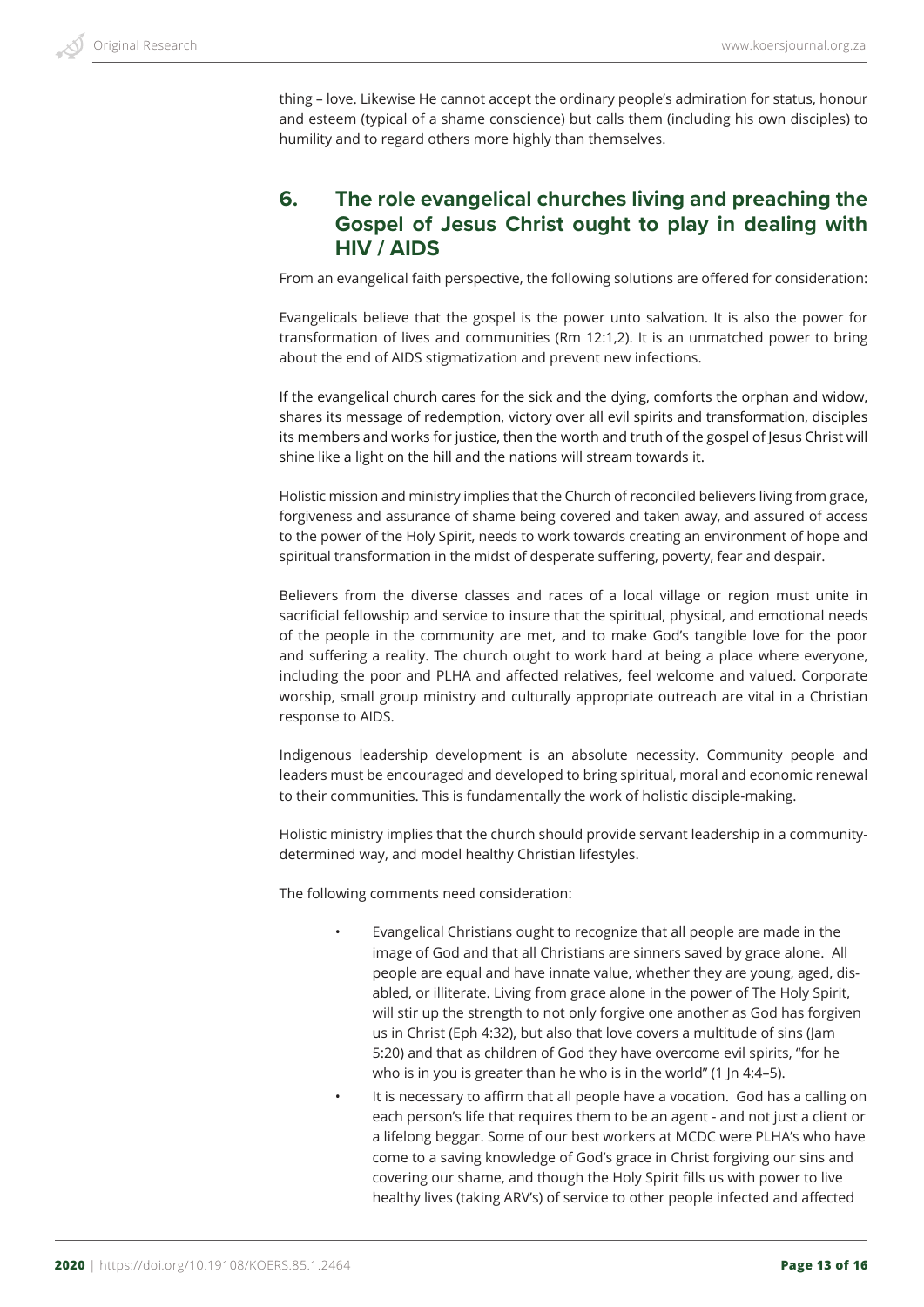by HIV/AIDS.

- In a Christian response to AIDS we ought to recognize that all people have gifts and talents - which they have to use to the glory of God both in the church and in the community.
- A Christian response to AIDS should emphasize that labour and employment affirm dignity and contribute to our identity. We work not just to earn money - but it is a fundamental way in which we participate in the activity of God in the world.
- Evangelical Christians believe in a personal relationship with God as well as the unique communion of the saints, the fellowship of believers and our common call to serve humanity around us with compassion and service. In this regard the African concept of *ubuntu* may be enriched with the biblical concept of *koinonia.* Within this paradigm it is possible to accommodate those who have grown up in a predominantly shame oriented conscience cultures - to seek solutions for challenges through communal action.
- The only way to overcome fears of witchcraft is a sure knowledge and an overwhelming conviction that Christ did not only forgave our sins when he died on the cross but also disarmed all spiritual powers and authorities, and, triumphed over them, (Col 3:15; Wolford,1999). An experiential understanding that all power in heaven and on earth has been given to Christ (Mt 28:18; De Visser, 2000) drives away fear and instils assurance that neither death nor life, neither angels nor demons, neither the present nor the future, nor any powers, neither height nor depth, nor anything else in all creation, will be able to separate us from the love of God that is in Christ Jesus our Lord (Rm 8:38,39)

## **Bibliography**

- Ashforth, A. 2001. AIDS, Witchcraft, and the Problem of Power in Post-Apartheid South Africa (Unpublished by Adam Ashforth) http://www.sss.ias.edu/publications/occasional.php (Accessed 7.03.2009).
- Benedict, R. 1946. The chrysanthemum and the sword; patterns of Japanese culture. Cambridge, Mass.: The Riverside Press. New American Library (Reprint 1974) New York.
- Brown, L., Trujillo, L., Interventions to Reduce HIV/AIDS Stigma: What have we Learned? Horizons Programme, Tulane School of public Health and Tropical Medicine, New Orleans.
- De Visser, A.J. 2000. Kyrios and Morena: The Lordship of Christ and African Township Christianity.
- Gamet. 2007. Planning and Managing for HIV/AIDS Results; A Handbook. World Bank Global HIV/AIDS Program. http://siteresources.worldbank.org/INTHIVAIDS/Resources/375798-1103037153392/ Results\_Handbook\_31Oct2007.pdf (Accessed: 7.03.2009).
- Georges, J. 2017. The 3D Gospel: Ministry in Guilt, Shame, and Fear Cultures. Kindle Edition, Timē Press.
- Germann, S.E. 2005. I am a hero orphans in child-headed households and resilience. *Commonwealth Youth and Development*, 3(2), 39-53.
- Goffman, E. 1963. Stigma. Notes on the Management of Spoiled Identity. Simon & Schuster, Inc., New York.
- Keeba, N. & Ray, S. 2002. We miss you all. Aids in the Family. Harare: SAFAIDS.
- Kgatla, S. T. 2000. Moloi Ga A Na Mmala (A Witch Has No Colour): A Socio-Religious Study Of Witchcraft/ Accusations in the Northern Province of South Africa. University of South Africa. PhD thesis.
- Kilbourn, P. 2002. Children Affected by HIV / AIDS. Compassionate Care. Monrovia: MARC.
- Lienard, R. 2001. A "good conscience"; differences between honour and justice orientation. *Missiology*, 29(2):131-141, April. https://doi.org/10.1177/009182960102900202.
- Magezi, V. 2007. Pastoral counselling: towards a diagnostic and interpretational approach in Africa. *In die Skriflig*, 41(4) 2007:655-672. https://doi.org/10.4102/ids.v41i4.325.
- Mbiti, JS. 1969. African Religions and Philosophy. Heinemann, London.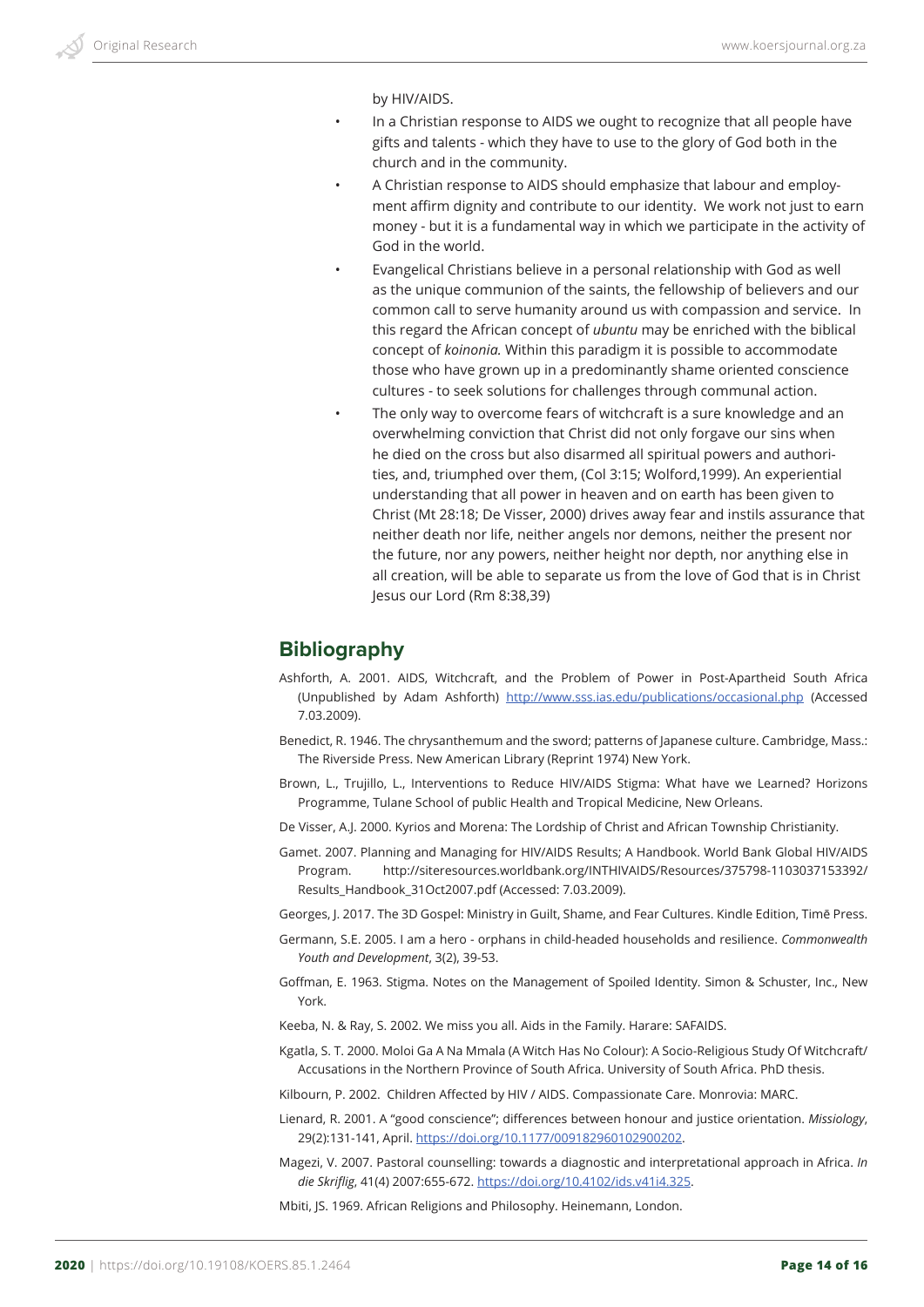Mbiti, JS. 1970. Concepts of God in Africa. Heinemann, London.

- Mbuvi, A.M. 2002. African Theology from the Perspective of Honor and Shame. In Conn, H.M., Ortiz, M. & Baker, S. The Urban Face of Mission; Ministering the Gospel in a Diverse and Changing World. P&R Publishing, Phillipsburg.
- Martin, D. 2006. Perspectives on HIV Medical Care in South Africa, in *Health Care in Rural South Africa: An Innovative Approach, ed. by Adri Vermeer and Hugo Templeman,* FU University Press, Amsterdam.

Mukhanyo Community http://www.mukhanyocentre.org.za Date of access: 7 March.

Development Centre. 2009. Mukhanyo Community HIV/AIDS Baseline Survey Vlaklaagte Extension 2.

Development Centre. 2009b. Thembisile Municipal area Mpumalanga.

- Nyirongo, L. 1997: The Gods of Africa or The God of the Bible? (African Traditional Religion in biblical perspective), Potchefstroom University, Institute for Reformational Studies, Potchefstroom.
- O'Donovan, W. 1995. Biblical Christianity in African Perspective, Carlisle : Paternoster Press.
- Parker R. & Aggleton, P. 2003. HIV and AIDS-related stigma and discrimination. A conceptual framework and implications for action. *Social Science and Medicine*, 57, 13-24. https://doi.org/10.1016/s0277- 9536(02)00304-0.
- Roser, M & Ritchie, H. "HIV / AIDS". Published online at OurWorldInData.org. 2018. Retrieved from: https://ourworldindata.org/hiv-aids (Accessed: 13.11.2018).

Setiloane, G. M. 1976. The Image of God among the SothoTswana. A. Balkema, Rotterdam.

Setiloane, G. M. 1986. African Theology. Johannesburg: Skotaville Publishers.

- Thembisile Local Integrated Development Plan 2006/7. Municipality. 2006.
- Turaki. Y. 1997. Tribal gods of Africa. Jos: Crossroads Media Services.
- Turaki, Y. 1999. Christianity and African Gods (A method in theology), Potchefstroom University, Institute for Reformational Studies.
- Turaki, Y. 2012. The trinity of sin. Zondervan, Grand Rapids.
- UNAIDS. 1999. Communications framework for HIV/AIDS: A new direction. A UNAIDS /Penn State Project. Eds Airhihenbuwa CO, Makinwa B, Frith, M. & Obregon, R. UNAIDS, Geneva.
- UNAIDS 2003. Fact Sheet. http://siteresources.worldbank.org/INTEAPREGTOPHIVAIDS/Resources/fs\_ stigma\_discrimination\_en\_pdf.pdf Date of access: 7.03.2009.

UNAIDS 2005. A Report of a Theological Workshop Focussing on HIV and AIDS-related stigma.

- UNAIDS 2008. 2008 Report on the global AIDS epidemic. http://www.unaids.org/en/CountryResponses/ Regions/SubSaharanAfrica.asp Date of access: 7.03.2009.
- UNAIDS 2018. Miles to go. Closing gaps breaking barriers righting injustices. http://www.unaids.org/ sites/default/files/media\_asset/miles-to-go\_en.pdf Date of access: 23.09.2018.
- Van der Walt, B. J. 1997. Window on the World (On the nature of worldviews and the value of a Christian worldview for Africa), Potchefstroom University: Institute for Reformational Studies.
- Van der Walt, B.J. 2005. *A shame-/versus a guilt-oriented conscience: an explanation for the difference between African and Western ethics. C*opyright Bennie van der Walt
- Van der Walt, B.J. 2006. When African and Western cultures meet. Potchefstroom: Institute for Contemporary Christianity in Africa.
- Van Rheenen, G. 1991: Communicating Christ in Animistic Contexts, Grand Rapids, Michigan: Baker Book House.
- Van Rooy, J.A. 1995. Yaweh and Modimo; the relationship between man and God in the Old Testament seen in the context of African concepts of God. Potchefstroom: ThD Thesis, Potchefstroom University for CHE.
- Van Rooy, J.A. 1994. God's self-revelation in the old Testament and African concepts of God. *In die Skriflig. 28(2): 261-274.* https://doi.org/10.4102/ids.v28i2.1500.
- Van Rooy, J.A. 1999. The Christian Gospel as a Basis for Escape from Poverty in Africa. *In die Skriflig. 33(2): 235-253.* https://doi.org/10.4102/ids.v33i2.626.
- Wiher H. 2003. Shame and guilt; a key to cross-cultural ministry. Bonn: Verlag für Kultur und Wissenschaft & Edition IWG : Mission Academics (volume 10).